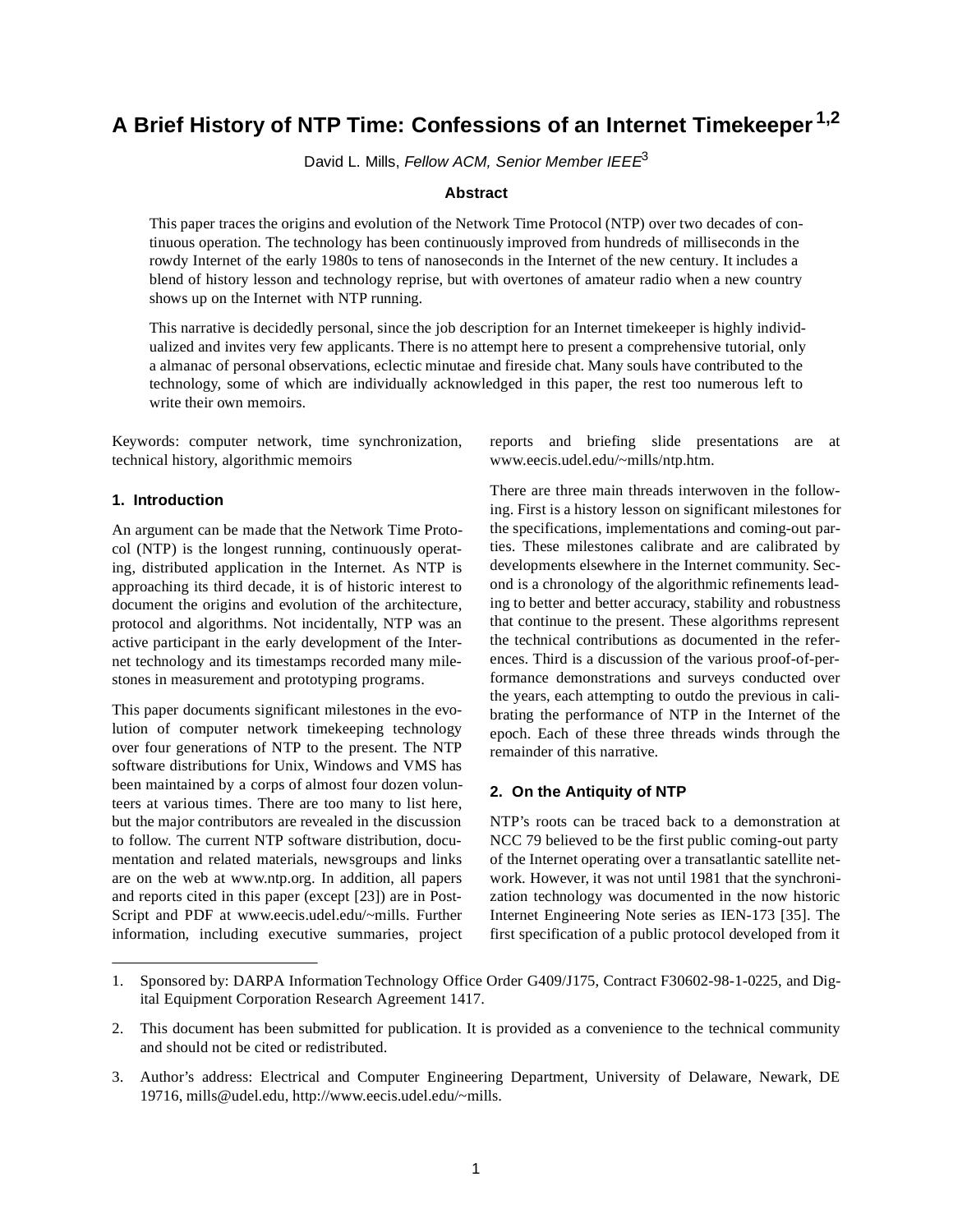appeared in RFC-778 [34]. The first deployment of the technology in a local network was as an integral function of the Hello routing protocol documented in RFC-891 [32], which survived for many years in a network prototyping and testbed operating system called the Fuzzball [24].

What later became known as NTPVersion 0 was implemented in 1985, both in Fuzzball by this author and in Unix by Louis Mamakos and Michael Petry at U Maryland. Fragments of their code survive in the software running today. RFC-958 contains the first formal specification of this version [29], but it did little more than document the NTP packet header and offset/delay calculations still used today. Considering the modest speeds of networks and computers of the era, the nominal accuracy that could be achieved on an Ethernet was in the low tens of milliseconds. Even on paths spanning the Atlantic, where the jitter could reach over one second, the accuracy was generally better than 100 ms.

Version 1 of the NTP specification was documented three years later in RFC-1059 [27]. It contained the first comprehensive specification of the protocol and algorithms, including primitive versions of the clock filter, selection and discipline algorithms. The design of these algorithms was guided largely by a series of experiments, documented in RFC-956 [31], in which the basic theory of the clock filter algorithm was developed and refined. This was the first version which defined the use of client/server and symmetric modes and, of course, the first version to make use of the version field in the header.

A transactions paper on NTP Version 1 appeared in 1991 [21]. This was the first paper that exposed the NTP model, including the architecture, protocol and algorithms, to the technical engineering community. While this model is generally applicable today, there have been a continuing series of enhancements and new features introduced over years, some of which are described in following sections.

The NTP Version 2 specification followed as RFC-1119 in 1989 [25]. A completely new implementation slavish to the specification was built by Dennis Fergusson at U Toronto. This was the first RFC in PostScript and as such the single most historically unpopular document in the RFC publishing process. This document was the first to include a formal model and state machine describing the protocol and pseudo-code defining the operations. It introduced the NTP Control Message Protocol for use in managing NTP servers and clients, and the cryptographic authentication scheme based on symmetric-key cryptography, both of which survive to the present day.

There was considerable discussion during 1989 about the newly announced Digital Time Synchronization Service (DTSS) [23], which was adopted for the Enterprise network. The DTSS and NTP communities had much the same goals, but somewhat different strategies for achieving them. One problem with DTSS, as viewed by the NTP community, was a possibly serious loss of accuracy, since the DTSS design did not discipline the clock frequency. The problem with the NTP design, as viewed from the DTSS community, was the lack of formal correctness principles in the design process. A key component in the DTSS design upon which the correctness principles were based was an agreement algorithm invented by Keith Marzullo in his dissertation.

In the finest Internet tradition of stealing good ideas, the Marzullo algorithm was integrated with the existing suite of NTP mitigation algorithms, including the filtering, clustering and combining algorithms, which the DTSS design lacked. However, the Marzullo algorithm in its original form produced excessive jitter and seriously degraded timekeeping quality over typical Internet paths. The algorithm, now called the intersection algorithm, was modified to avoid this problem. The resulting suite of algorithms has survived substantially intact to the present day, although many modifications and improvements have been made over the years.

In 1992 the NTP Version 3 specification appeared [18], again in PostScript and now running some 113 pages. The specification included an appendix describing a formal error analysis and an intricate error budget including all error contributions between the primary reference source over intervening servers to the eventual client. This provided the basis to support maximum error and estimated error statistics, which provide a reliable characterization of timekeeping quality, as well as a reliable metric for selecting the best from among a population of available servers. As in the Version 2 specification, the model was described using a formal state machine and pseudo code. This version also introduced broadcast mode and included reference clock drivers in the state machine.

Lars Mathiesen at U Copenhagen carefully revised the version 2 implementation to comply with the version 3 specification. There was considerable give and take between the specification and implementation and some changes were made in each to reach consensus, so that the implementation was aligned precisely with the specification. This was a major effort which lasted over a year during which the specification and implementation converged to a consistent formal model.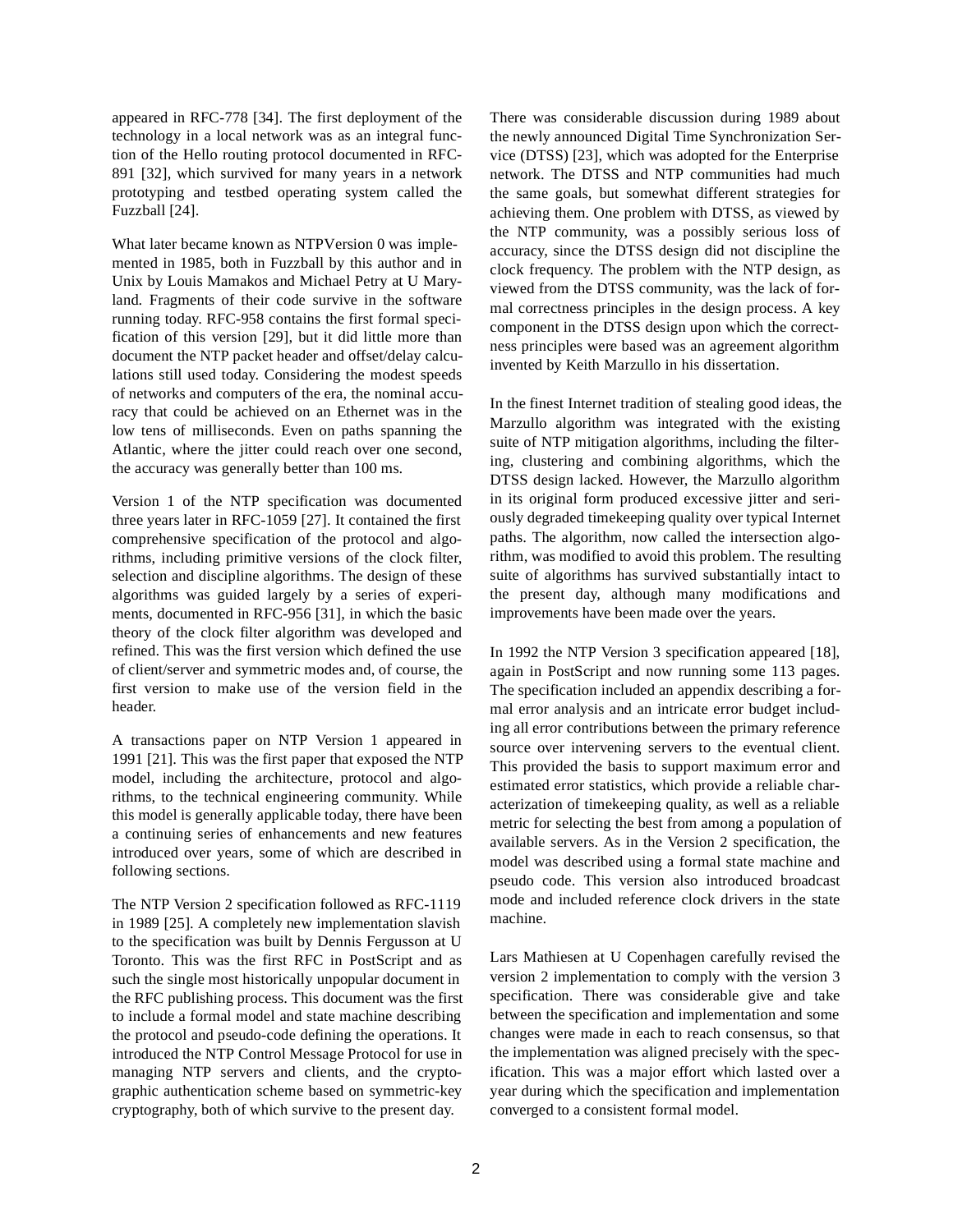In the years since the version 3 specification, NTP has evolved in various ways adding new features and algorithm revisions while still preserving interoperability with older versions. Somewhere along the line, it became clear that a new version number was needed, since the state machine and pseudo code had evolved somewhat from the version 3 specification, so it became NTP Version 4. The evolution process was begun with a number of white papers, including [14] and [11].

Subsequently, a simplified version 4 protocol model was developed for the Simple Network Protocol (SNTP) version 4 in RFC-2030 [9]. SNTP is compatible with NTP as implemented for the IPv4, IPv6 and OSI protocol stacks, but does not include the crafted mitigation and discipline algorithms. These algorithms are unnecessary for an implementation intended solely as a server. SNTP version 4 has been used in several standalone NTP servers integrated with GPS receivers.

There is a certain sense of the radio amateur in the deployment of NTP around the globe. Certainly, each new country found running NTP was a new notch for the belt. A particularly satisfying conquest was when the national standards laboratory of a new country came up an NTP primary server connected directly to the national time and frequency ensemble. Internet timekeepers Judah Levine at NIST and Richard Schmidt at USNO deployed public NTP primary time servers at several locations in the US and overseas. There was a period where NTP was well lit in the US and Europe but dark elsewhere in South America, Africa and the Pacific Rim. Today, the Sun never sets or even gets close to the horizon on NTP. The most rapidly growing populations are in Eastern Europe and South America, but the real prize is a new one found in Antarctica. Experience in global timekeeping is documented in [8].

One of the real problems in fielding a large, complex software distribution is porting to idiosyncratic hardware and operating systems. There are now over two dozen ports of the distribution for just about every hardware platform running Unix, Windows and VMS marketed over the last twenty years, some of them truly historic in their own terms. Various distributions have run on everything from embedded controllers to supercomputers. Maintaining the configuration scripts and patch library is a truly thankless job and getting good at it may not be a career enhancer. Volunteer Harlan Stenn currently manages this process using modern autoconfigure tools. New versions are tested first in our research net DCnet, then in bigger sandboxes like CAIRN and finally put up for public release at www.ntp.org. The bug stream arrives at bugs@mail.ntp.org.

At this point the history lesson is substantially complete. However, along the way several specific advancements need to be identified. The remaining sections of this paper discuss a number of them in detail.

# **3. Autonomous Deployment**

It became clear as the NTP development continued that the most valuable enhancement would be the capability for a number of clients and servers to automatically configure and deploy in an NTP subnet delivering the best timekeeping quality, while conserving processor and network resources. Not only would this avoid the tedious chore of engineering specific configuration files for each server and client, but it would provide a robust response and reconfiguration scheme should components of the subnet fail. The DTSS model described in [23] goes a long way to achieve this goal, but has serious deficiencies, notably the lack of cryptographic authentication. The following discussion summarizes the progress toward that goal.

Some time around 1985 Project Athena at MIT was developing the Kerberos security model, which provides cryptographic authentication of users and services. Fundamental to the Kerberos design is the ticket used to access computer and network services. Tickets have a designated lifetime and must be securely revoked when their lifetime expires. Thus, all Kerberos facilities had to have secure time synchronization services. While the NTP protocol contains specific provisions to deflect bogus packets and replays, these provisions are inadequate to deflect more sophisticated attacks such as masquerade. To deflect these attacks NTP packets were protected by a cryptographic message digest and private key. This scheme used the Digital Encryption Standard operating in Cipher Block Chaining mode (DES-CBC).

Provision of DES-based source authentication created problems for the public software distribution. Due to the International Trade in Arms Regulations (ITAR) at the time, DES could not be included in NTP distributions exported outside the US and Canada. Initially, the way to deal with this was to provide two versions of DES in the source code, one operating as an empty stub and the other with the algorithm but encrypted with DES and a secret key. The idea was that, if a potential user could provide proof of residence, the key was revealed. Later, this awkward and cumbersome method was replaced simply by maintaining two distributions, one intended for domestic use and the other for export. Recipients were placed on their honor to fetch the politically correct version.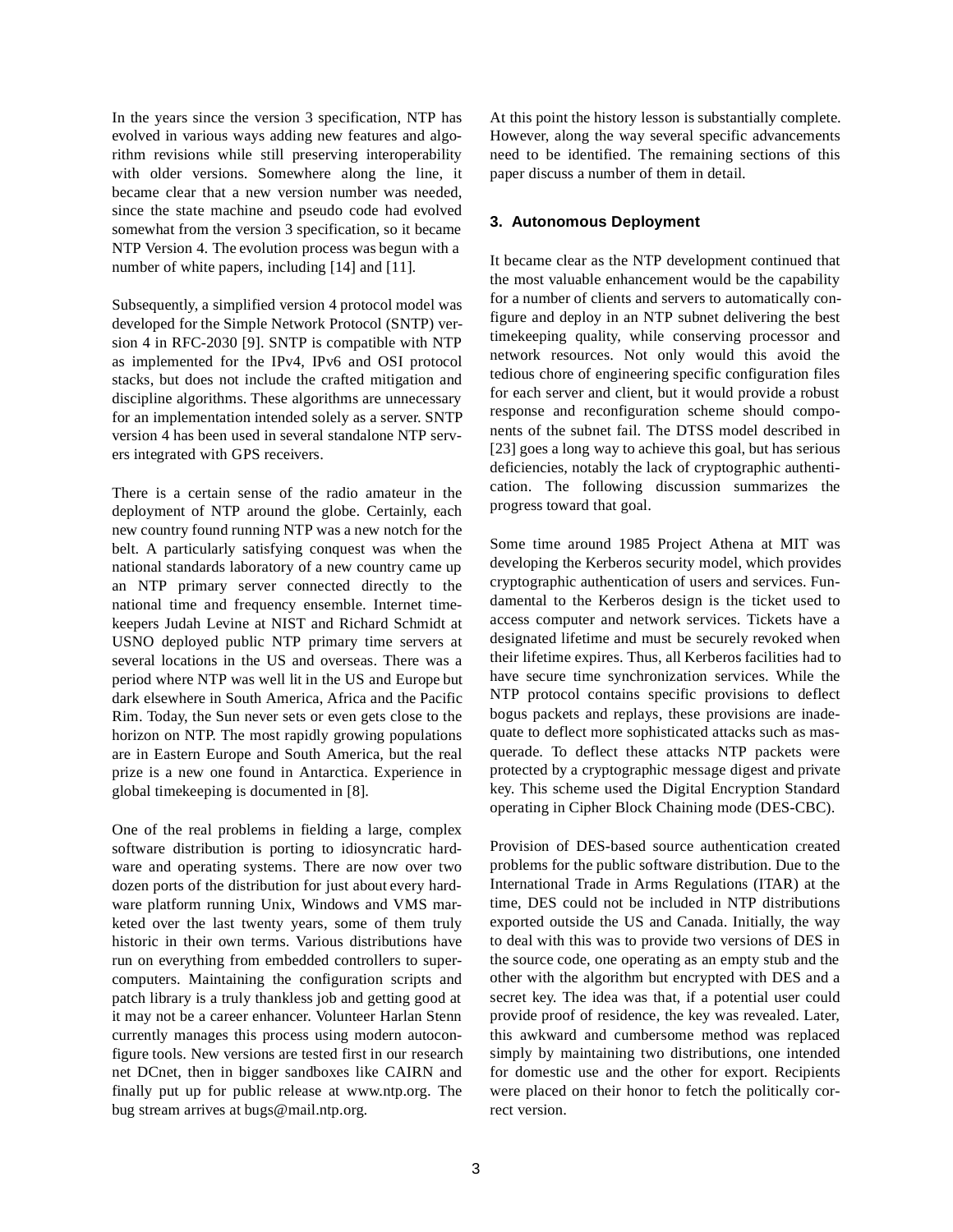However, there was still the need to authenticate NTP packets in the export version. Louis Mamakos of U Maryland adapted the MD5 message digest algorithm for NTP. This algorithm is specifically designed for the same function as the DES-CBC algorithm, but is free of ITAR restrictions. In NTP Version 4 the export distribution has been discontinued and the DES source code deleted; however, the algorithm interface is compatible with widely available cryptographic libraries, such as rsaref2.0 from RSA Laboratories. If needed, there are numerous sources of the DES source code from foreign archive sites, so it is readily possible to obtain it and install in the standard distribution.

While MD5-based source authentication has worked well, it requires secret keys, which complicates key distribution and, especially for multicast-based modes, is vulnerable to compromise. Public-key cryptography simplifies key distribution, but can severely degrade timekeeping quality. The Internet Engineering Task Force (IETF) has defined several cryptographic algorithms and protocols, but these require persistent state, which is not possible in some NTP modes. Some appreciation of the problems is apparent from the observation that secure timekeeping requires secure cryptographic media, but secure media require reliable lifetime enforcement [4]. The implied circularity applies to any secure time synchronization service, including NTP.

These problems were addressed in NTP Version 4 with a new security model and protocol called Autokey. Autokey uses a combination of public-key cryptography and a pseudo-random keystream [1]. Since public-key cryptography hungers for large chunks of processor resources and can degrade timekeeping quality, the algorithms are used sparingly in an offline mode to sign and verify time values, while the much less expensive keystream is used to authenticate the packets relative to the signed values. Furthermore, Autokey is completely selfconfiguring, so that servers and clients can be deployed and redeployed in an arbitrary topology and automatically exchange signed values without manual intervention. Further information is available at www.eecid.udel.edu/~mills/autokey.htm.

The flip side of autonomous deployment is how a ragtag bunch of servers and clients randomly deployed in a network substrate can find each other and automatically configure which servers directly exchange time values and which depend on intervening servers. The technology which supports this feature is called Autoconfigure and has evolved as follows.

In the beginning, almost all NTP servers operated in client/server mode, where a client sends requests at intervals ranging from one minute to tens of minutes, depending on accuracy requirements. In this mode time values flow outward from the primary servers through possibly several layers of secondary servers to the clients. In some cases involving multiply redundant servers, peers operate in symmetric mode and values can flow from one peer to the other or vice versa, depending on which one is closest to the primary source according to a defined metric. Some institutions like U Delaware and GTE, for example, operate multiple primary servers, each connected to one or more redundant radio and satellite receivers using different dissemination services. This forms an exceptionally robust synchronization source for both on-campus and off-campus public access.

In NTP Version 3, configuration files had to be constructed manually using information found in the lists of public servers at www.ntp.org, although some sites partially automated the process using crafted DNS records. Where very large numbers of clients are involved, such as in large corporations with hundreds and thousands of personal computers and workstations, the method of choice is broadcast mode, which was added in NTP Version 3, or multicast mode, which was added in NTP Version 4.

However, since clients to not send to servers, there was no way to calibrate and correct for the server-client propagation delay in NTP Version 3. This is provided in NTP Version 4 by a protocol modification in which the client, once receiving the first broadcast packet, executes a volley of client/server exchanges in order to calibrate the delay and then reverted to listen-only mode. Coincidentally, this initial exchange is used by the Autokey protocol to retrieve the server credentials and verify its authenticity.

Notwithstanding the progress toward a truly autonomous deployment capability described here, there still remains work to be done. The current research project funded by DARPA under the Next Generation Internet program is actively pursuing this goal, as discussed in a following section.

## **4. Radios, we have Radios**

For as many years as NTP has ticked on this planet, the definitive source for public NTP servers has been a set of tables, one for primary servers and the other for secondary servers, maintained at www.ntp.org. Each server in those tables is operated as a public service and maintained by a volunteer staff. Primary (stratum 1) servers have up to several hundred clients and a few operated by NIST and USNO may have several times that number. A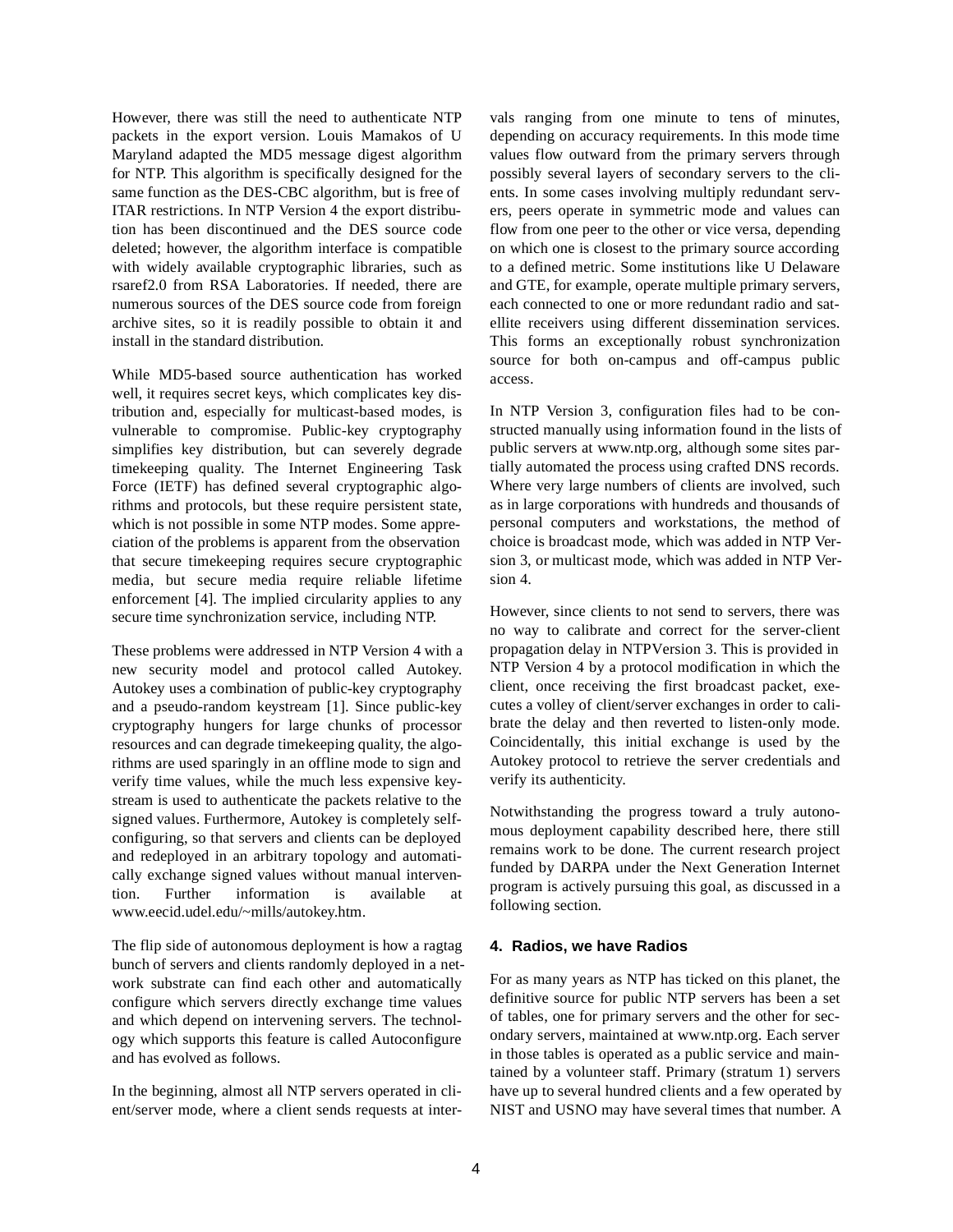stratum-1 server requires a primary reference source, usually a radio or satellite receiver or modem. Following is a history lesson on the development and deployment of NTP stratum-1 servers.

The first use of radios as a primary reference source was in 1981 when a Spectracom WWVB receiver was connected to a Fuzzball at COMSAT Laboratories in Clarksburg, MD [34]. This machine provided time synchronization for Fuzzball LANs in Washington, London, Oslo and later Munich. These LANs were used in the DARPA Atlantic Satellite program for satellite measurements and protocol development. Later, the LANs were used to watch the national power grids of the US, UK and Norway swish and sway over the heating and cooling seasons [30].

DARPA purchased four of the Spectracom WWVB receivers, which were hooked up to Fuzzballs at MIT Lincoln Laboratories, COMSAT Laboratories, USC Information Sciences Institute, and SRI International. The radios were redeployed in 1986 in the NSF Phase I backbone network, which used Fuzzball routers [26]. It is a tribute to the manufacturer that all four radios are serviceable today; two are in regular operation at U Delaware, a third serves as backup spare and the fourth is in the Boston Computer Museum.

These four radios, together with a Heath WWV receiver at COMSAT Laboratories and a pair of TrueTime GOES satellite receivers at Ford Motor Headquarters and later at Digital Western Research Laboratories, provided primary time synchronization services throughout the ARPANET, MILNET and dozens of college campuses, research institutions and military installations. By 1988 two Precision Standard Time WWV receivers joined the flock, but these along with the Heath WWV receiver are no longer available. From the early 1990s these nine pioneer radio-equipped Internet time servers were joined by an increasing number of volunteer radioequipped servers now numbered over 100 in the public Internet.

As the cost of GPS receivers plummeted from the stratosphere (the first one this author bought cost \$17,000), these receivers started popping up all over the place. In the US and Canada the longwave radio alternative to GPS is WWVB transmitting from Colorado, while in Europe it is DCF77 from Germany. However, shortwave radio WWV from Colorado, WWVH from Hawaii and CHU from Ottawa have been useful sources. While GOES satellite receivers are available, GPS receivers are much less expensive than GOES and provide better accuracy. Over the years some 37 clock driver modules supporting these and virtually every radio, satellite and modem national standard time service in the world have been written for NTP.

Recent additions to the driver library include drivers for the WWV, WWVH and CHU transmissions that work directly from an ordinary shortwave receiver and audio sound card or motherboard codec. Some of the more exotic drivers built in our laboratory include a computerized LORAN-C receiver with exceptional stability [19] and a DSP-based WWV demodulator/decodor using theoretically optimal algorithms [6].

## **5. Hunting the Nanoseconds**

When the Internet first wound up the NTP clockspring, computers and networks were much, much slower than today. A typical WAN speed was 56 kb/s, about the speed of a telephone modem of today. A large timesharing computer of the day was the Digital Equipment TOPS-20, which wasn't a whole lot faster, but did run an awesome version of Zork. This was the heyday of the minicomputer, the most ubiquitous of which was the Digital Equipment PDP11 and its little brother the LSI-11. NTP was born on these machines and grew up with the Fuzzball operating system. There were about two dozen Fuzzballs scattered at Internet hotspots in the US and Europe. They functioned as hosts and gateways for network research and prototyping and so made good development platforms for NTP.

In the early days most computer hardware clocks were driven by the power grid as the primary timing source. Power grid clocks have a resolution of 16 or 20 ms, depending on country, and the uncorrected time can wander several seconds over the day and night, especially in summertime. While power grid clocks have rather dismal performance relative to accurate civil time, they do have an interesting characteristic, at least in areas of the country that are grid-synchronous. Early experiments in time synchronization and network measurement could assume the time offsets between gridsynchronized clocks was constant, since they all ran at the same Hertz, so all NTP had to do was calibrate the constant offsets.

Later, clocks were driven by an oscillator stabilized by a quartz crystal resonator, which is much more stable than the power grid, but has the disadvantage that the intrinsic frequency offset between crystal clocks can reach several hundred parts-per-million (PPM) or several seconds per day. In fact, over the years only Digital has paid particular attention to the manufacturing tolerance of the clock oscillator, so their machines make the best timekeepers. In fact, this is one of the reasons why all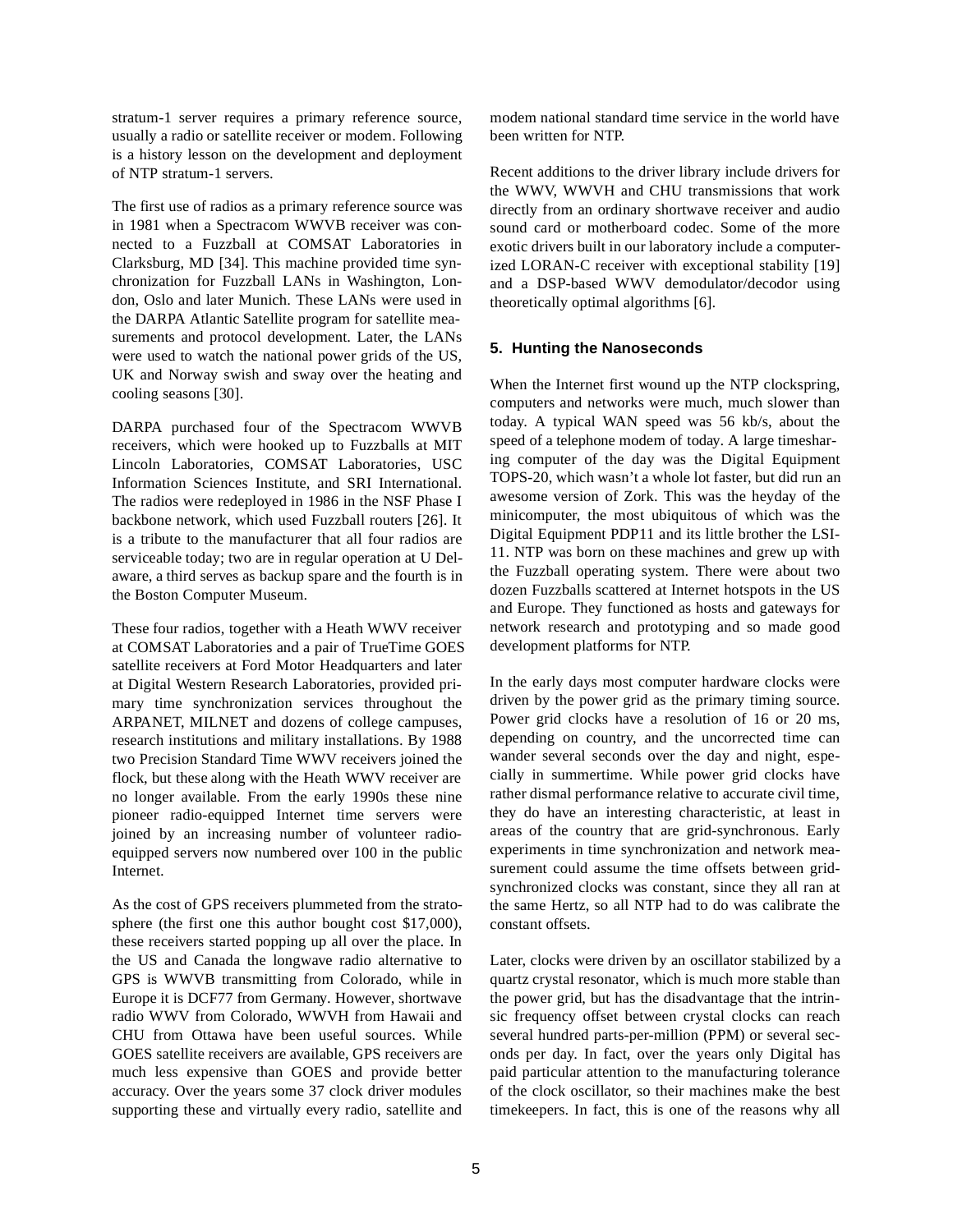the primary time servers operated by NIST are Digital Alphas.

As crystal clocks came into widespread use, the NTP clock discipline algorithm was modified to adjust the frequency as well as the time. Thus, an intrinsic offset of several hundred PPM could be reduced to a residual in the order of 0.1 PPM and residual timekeeping errors to the order of a clock tick. Later designs decreased the tick from 16 or 20 ms to 4 ms and eventually to 1 ms in the Alpha. The Fuzzballs were equipped with a hardware counter/timer with 1-ms tick, which was considered heroic in those days.

To achieve resolutions better than one tick, some kind of auxiliary counter is required. Early Sun SPARC machines had a 1-MHz counter synchronized to the tick interrupt. In this design, the seconds are numbered by the tick interrupt and the microseconds within the second read directly from the counter. In principle, these machines could keep time to 1 µs, assuming that NTP could discipline the clocks between machines to this order. In point of fact, performance was limited to a few milliseconds, both because of network and operating system jitter and also because of small varying frequency excursions induced by ambient temperature variations.

Analysis, simulation and experiment led to continuing improvements in the NTP clock discipline algorithm, which adjusts the clock time and frequency in response to an external source, such as another NTP server or a local source such as a radio or satellite receiver or telephone modem [16]. As a practical matter, the best timekeeping requires a directly connected radio; however, the interconnection method, usually a serial port, itself has inherent jitter. In addition, the method implemented in the operating system kernel to adjust the time generally has limitations of its own [24].

In a project originally sponsored by Digital, components of the NTP clock discipline algorithm were implemented directly in the kernel. In addition, an otherwise unused counter was harnessed to interpolate the microseconds in much the same manner as in Sun machines. In addition to these improvements, a special clock discipline loop was implemented for the pulse-per-second (PPS) signal produced by some radio clocks and precision oscillators. The complete design and application interface was reported in [13], some sections of which appeared as RFC-1589 [15], produced in the first true microsecond clock that could be disciplined from an external source. Other issues related to precision Internet timekeeping were discussed in the paper [10].



Figure 1. Nanokernel Clock Discipline with PPS Signal on Alpha 433au (from [MIL00b])

An interesting application of this technology was in Norway, where a Fuzzball NTP primary time server was connected to a cesium frequency standard with PPS output. In those days the Internet bridging the US and Europe had notoriously high jitter, in some cases peaks reaching over one second. The cesium standard and kernel discipline maintained constant frequency, but did not provide a way to number the seconds. NTP provided this function via the Internet and other primary servers. The experience with very high jitter resulted in special nonlinear signal processing code, called the popcorn spike suppressor, in the NTP clock discipline algorithm.

Still, network and computer speeds were reaching higher and higher. The time to cycle through the kernel and back, once 40 µs in a Sun SPARC IPC, was decreasing to a microsecond or two in a Digital Alpha. In order to insure a reliable ordering of events, the need was building to improve the clock resolution better than  $1 \mu s$ and the nanosecond seemed a good target. Where the operating system and hardware justified it, NTP now disciplines the clock in nanoseconds. In addition, the NTP Version 4 implementation switched from integer arithmetic to floating double, which provides much more precise control over the clock discipline process.

For the ultimate accuracy, the original microsecond kernel was overhauled to support a nanosecond clock conforming to the PPS interface specified in RFC-2783 [3]. Nanosecond kernels have been built and tested for SunOS, Alpha, Linux and FreeBSD systems, the latter two of which include the code in current system versions. The results with the new kernel demonstrate that the residual RMS error with modern hardware and a precision PPS signal is in the order of 50 ns [1]. The skeptic should see Figure 1, although admittedly this shows the jitter and not the systematic offset, which must be calibrated out.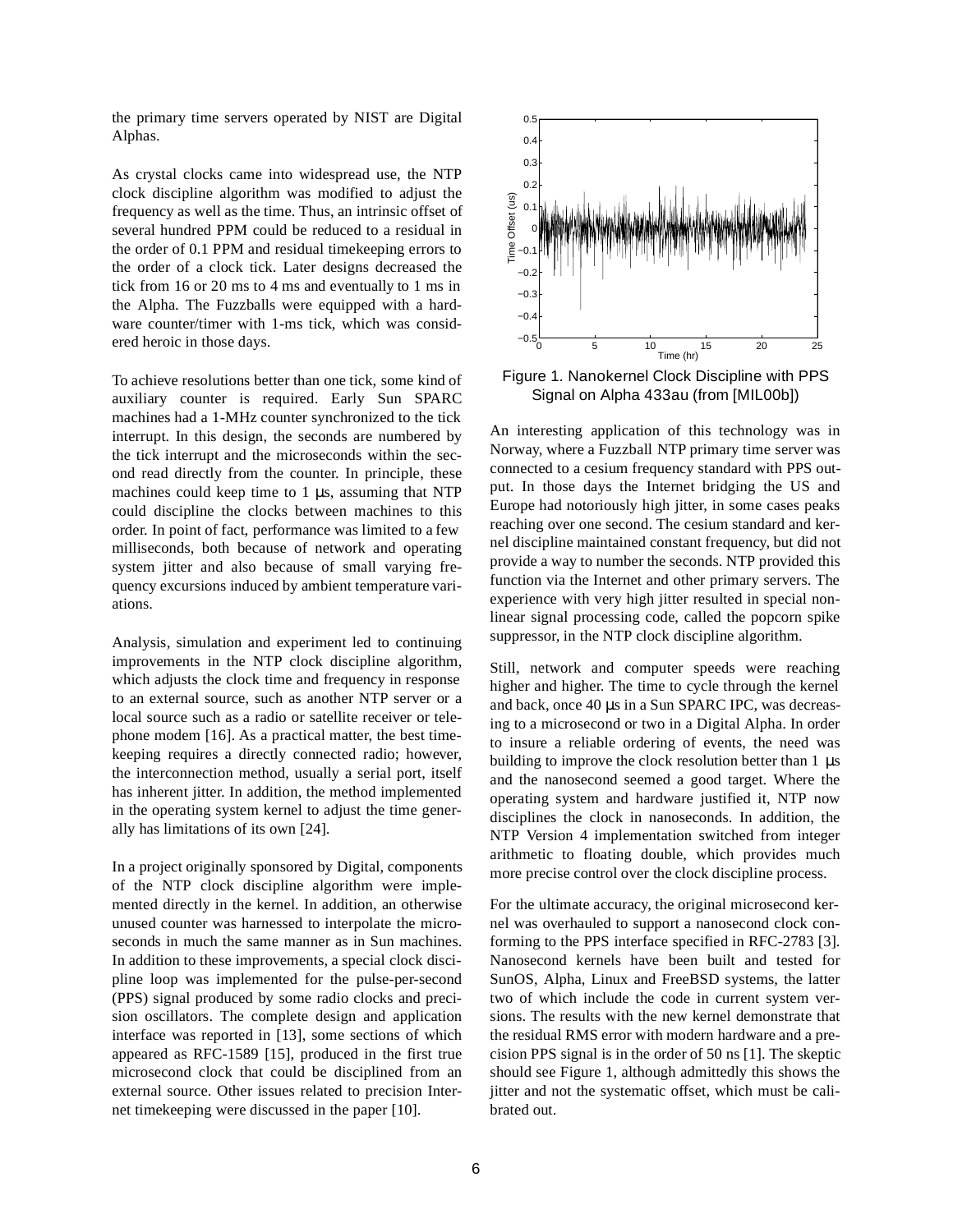This represents the state of the art in current timekeeping practice. Having come this far, the machine used by this author now runs at 1 GHz and can chime with another across the country at 100 Mb/s, which raises the possibility of a picosecond clock. The inherent resolution of the NTP timestamp is about 232 picoseconds, which suggests we soon might approach that limit and require rethinking the NTP protocol design. At these speeds NTP could be used to synchronize the motherboard CPU and ASIC oscillators using optical interconnects.

## **6. Analysis and Experiment**

Over the years a good deal of effort has gone into the analysis of computer clocks and methods to stabilize them in frequency and time. As networks and computers have become faster and faster, the characterization of computer clock oscillators and the evolution of synchronization technology has continuously evolved to match. Following is a technical timeline on the significant events in this progress.

When the ICMP protocol divorced from the first Internet routing protocol GGP, one of the first functions added to ICMP was the ICMP Timestamp message, which is similar to the ICMP Echo message, but carries timestamps with millisecond resolution. Experiments with these messages used Fuzzballs and the very first implementation of ICMP. In fact, the first use of the name PING (Packet InterNet Groper) can be found in RFC-889 [33]. While the hosts and gateways did not at first synchronize clocks, they did record timestamps with a granularity of 16 ms or 1 ms, which could be used to measure roundtrip times and synchronize experiments after the fact. Statistics collected this way were used for the analysis and refinement of early TCP algorithms, especially the parameter estimation schemes used by the retransmission timeout algorithm.

The first comprehensive survey of NTP operating in the Internet was published in 1985 [30]. Later surveys appeared in 1990 [24] and 1997 [8]. The latest survey was a profound undertaking. It attempted to find and expose every NTP server and client in the public Internet using data collected by the standard NTP monitoring tools. After filtering to remove duplicates and falsetickers, the survey found over 185,000 client/server associations in over 38,000 NTP servers and clients. The results reported in [8] actually represented only a fraction of the total number of NTP servers and clients. It is known from other sources that many thousands of NTP servers and clients lurk behind firewalls where the monitoring programs can't find them. Extrapolating from data provided about the estimated population in Norway, it is a

fair statement that well over 100,000 NTP daemons are chiming the Internet and more likely several times that number. Recently, a NTP client was found hiding in a standalone print server. The next one may be found in an alarm clock.

The paper [20] is a slightly tongue-in-cheek survey of the timescale, calendar and metrology issues involved in computer network timekeeping. Of particular interest in that paper was how to deal with leap seconds in the UTC timescale. While provisions are available in NTP to disseminate leap seconds throughout the NTP timekeeping community, means to anticipate their scheduled occurrence was not implemented in radio, satellite and modem services until relatively recently and not all radios and only a handful of kernels support them. If fact, on the thirteen occasions since NTP began in the Internet the behavior of the NTP subnet on and shortly after each leap second could only be described in terms of a pinball machine.

The fundamentals of computer network time synchronization technology was presented in the report [17], which remains valid today. That report set forth mathematically precise models for error analysis, transient response and clock discipline principles. Various sections of that report were condensed and refined in the paper [16].

In a series of careful measurements over a period of two years with selected servers in the US, Australia and Europe, an analytical model of the idiosyncratic computer clock oscillator was developed and verified. While a considerable body of work on this subject has acreted in the literature, the object of study has invariably been precision oscillators of the highest quality used as time and frequency standards. Computer oscillators have no such pedigree, since there are generally no provisions to stabilize the ambient environment, in particular the crystal temperature.

The work reported in the paper [12] further extended and refined the model evolved from the [16] paper and its predecessors. It introduced the concept of Allan deviation, a statistic useful for the characterization of oscillator stability. A typical plot on log-log coordinates is shown in Figure 2. The paper also reported on the results of ongoing experiments to estimate this statistic using workstations and the Internet of that era. This work was further extended and quantified in the report [7], portions of which were condensed in the paper [5]. This paper presented the Allan intercept model which characterizes typical computer oscillators. The Allan intercept is the point  $(x, y)$  where the straight-line asymptotes for each NTP source shown intersect. This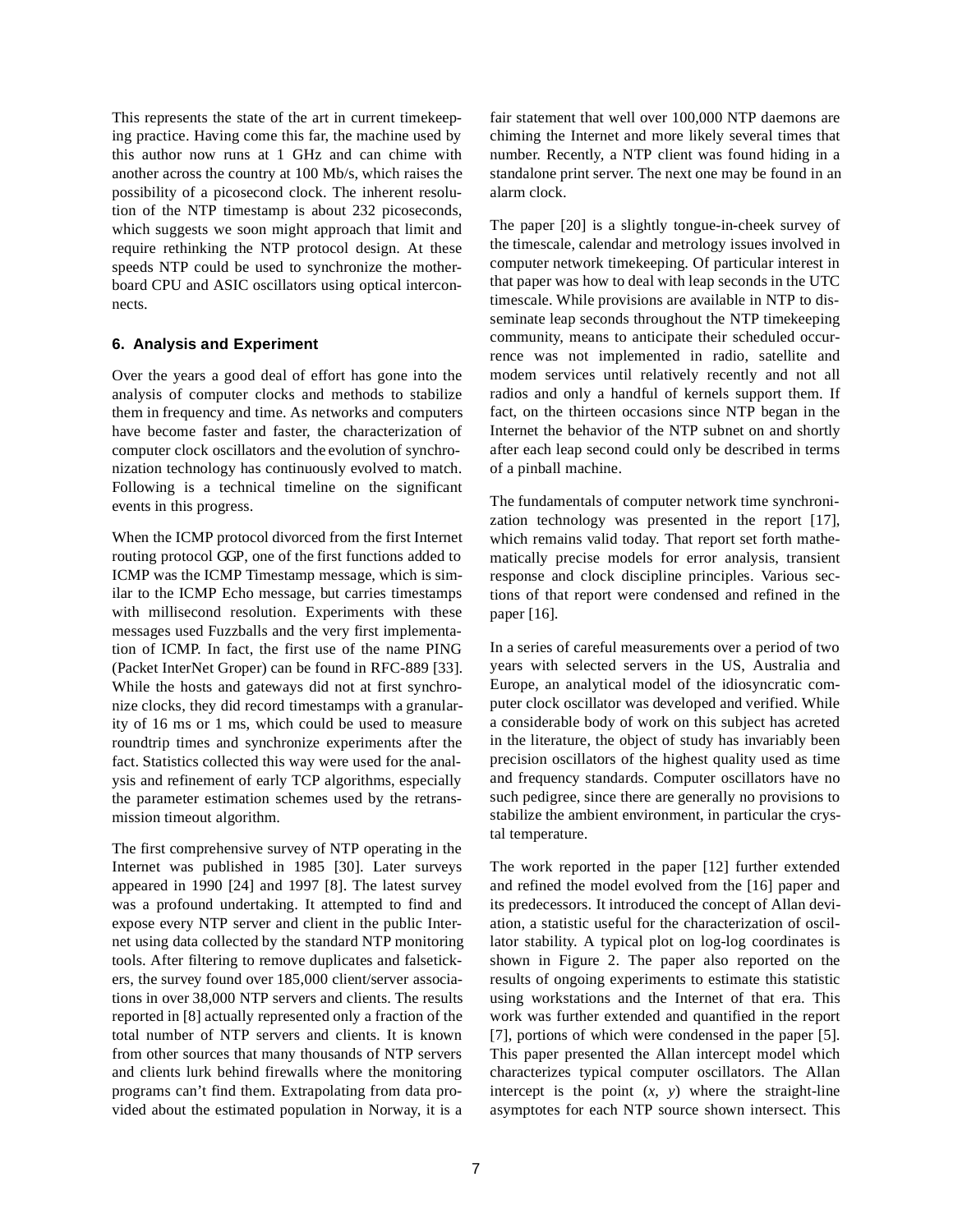

Figure 2. Allan Deviation Plot (from [MIL98])

work resulted in a hybrid algorithm, implemented in NTP Version 4, which both improves performance over typical Internet paths and allows the clock adjustment intervals to be substantially increased without degrading accuracy. A special purpose simulator including substantially all the NTP algorithms was used to verify predicted behavior with both simulated and actual data over the entire envelope of frenetic Internet behaviors.

## **7. As Time Goes By**

At the beginning of the new century it is quite likely that precision timekeeping technology has evolved about as far as it can given the realities of available computer hardware and operating systems. Using specially modified kernels and available interface devices, Poul-Henning Kamp and this author have demonstrated that computer time in a modern workstation can be disciplined within some tens of nanoseconds relative to a precision source such as a cesium or rubidium frequency standard [1]. While not many computer applications would justify such heroic means, the demonstration suggests that the single most useful option for high performance timekeeping in a modern workstation may be a temperature compensated or stabilized oscillator.

In spite of the protocol modification, broadcast mode provides somewhat less accuracy than client/server mode, since it does not track variations due to routing changes or network loads. In addition, it is not easily adapted for autonomous deployment. In NTP Version 4 a new manycast mode was added where a client sends to an IP multicast group address and a server listening on this address responds with a unicast packet, which then mobilizes an association in the client. The client continues operation with the server in ordinary client/server mode. While manycast mode has been implemented and tested in NTP Version 4, further refinements are needed to avoid implosions, such as using an expanding-ring search, and to manage the population found, possibly using crafted scoping mechanisms.

Manycast mode has the potential to allow at least moderate numbers of servers and clients to nucleate about a number of primary servers, but the full potential for autonomous deployment can be realized only using symmetric mode, where the NTP subnet can grow and flex in fully distributed and dynamic ways. In his dissertation Ajit Thyagarajan examines a class of heuristic algorithms that may be useful management candidates. Meanwhile, the quest for new technology continues.

While almost all time dissemination means in the world are based on Coordinated Universal Time (UTC), some users have expressed the need for International Atomic Time (TAI), including means to metricate intervals that span multiple leap seconds. NTP Version 4 includes a primitive mechanism to retrieve a table of historic leap seconds from NIST servers and distribute it throughout the NTP subnet. However, at this writing a suitable API has yet to be designed and implemented, then navigate the IETF standards process. Refinements to the Autokey protocol are needed to insure only a single copy of this table, as well as cryptographic agreement parameters, is in use throughout the NTP subnet and can be refreshed in a timely way.

It is likely that future deployment of public NTP services might well involve an optional timestamping service, perhaps for-fee. This agenda is being pursued in a partnership with NIST and Certified Time, Inc. In fact, several NIST servers are now being equipped with timestamping services. This makes public-key authentication a vital component of such a service, especially if the Sun never sets on the service area.

## **8. Acknowledgements**

Internet timekeeping is considered by many to be a hobby, and even this author has revealed a likeness to amateur radio. There seems no other explanation why the volunteer timekeeper corps has continued so long to improve the software quality, write clock drivers for every new radio that comes along and port the stuff to new hardware and operating systems. The generals in the army have been revealed in the narrative here, but the many soldiers of the trench must be thanked as well, especially when the hardest job is convincing the boss that time tinkering is good for business.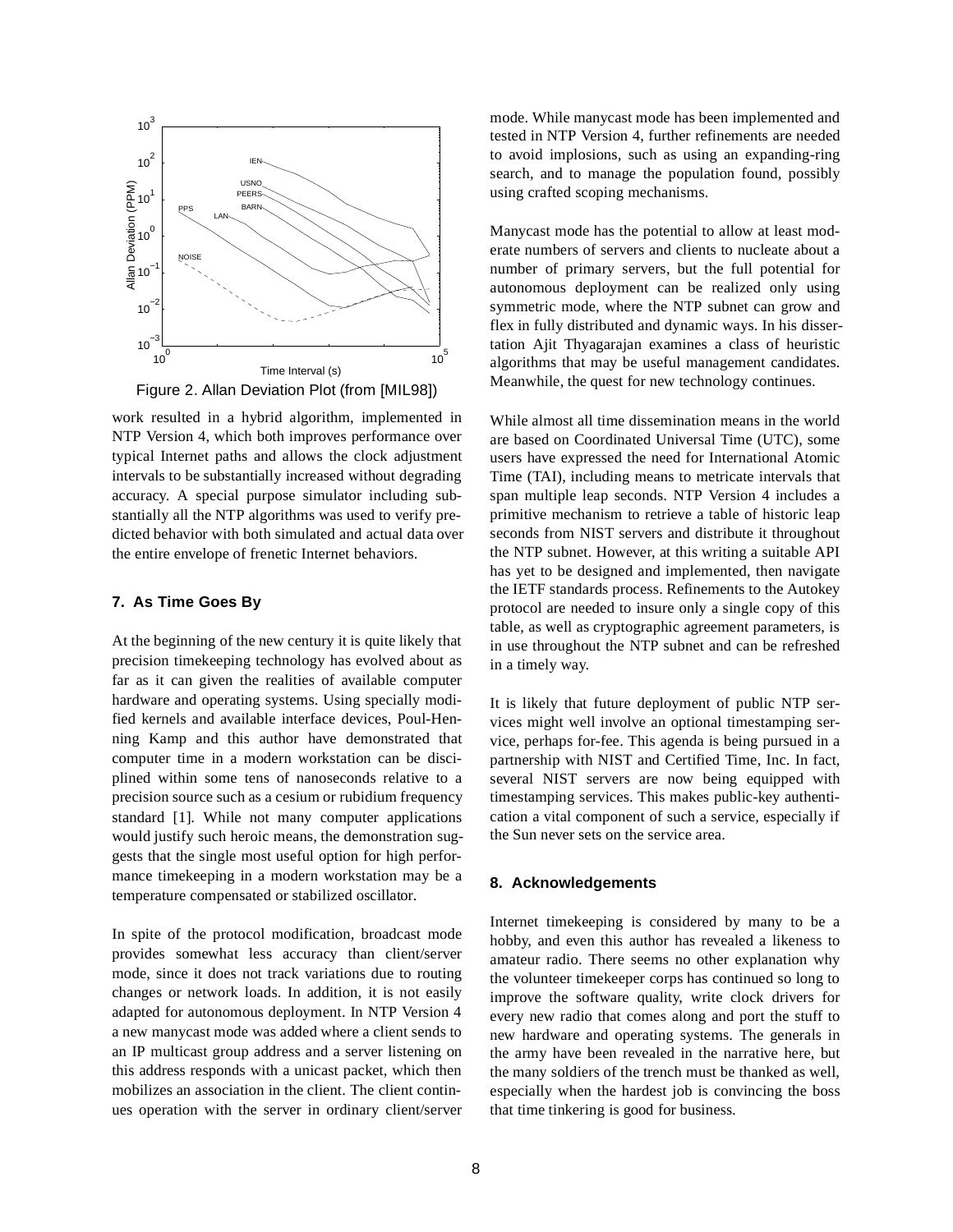#### **9. References (reverse chronological order)**

Note: The following papers and reports, with the exception of [23] are available in PostScript and PDF at www.eecis.udel.edu/~mills.

- 1. Mills, D.L. The Nanokernel. Software and documentation, including test results, at www.ntp.org.
- 2. Mills, D.L. Public key cryptography for the Network Time Protocol. Electrical Engineering Report 00-5-1, University of Delaware, May 2000. 23 pp.
- 3. Mogul, J., D. Mills, J. Brittenson, J. Stone and U. Windl. Pulse-per-second API for Unix-like operating systems, version 1. Request for Comments RFC-2783, Internet Engineering Task Force, March 2000, 31 pp.
- 4. Mills, D.L. Cryptographic authentication for realtime network protocols. In: *AMS DIMACS Series in Discrete Mathematics and Theoretical Computer Science, Vol. 45* (1999), 135-144.
- 5. Mills, D.L. Adaptive hybrid clock discipline algorithm for the Network Time Protocol. *IEEE/ACM Trans. Networking 6, 5* (October 1998), 505-514.
- 6. Mills, D.L. A precision radio clock for WWV transmissions. Electrical Engineering Report 97- 8-1, University of Delaware, August 1997, 25 pp.
- 7. Mills, D.L. Clock discipline algorithms for the Network Time Protocol Version 4. Electrical Engineering Report 97-3-3, University of Delaware, March 1997, 35 pp.
- 8. Mills, D.L., A. Thyagarajan and B.C. Huffman. Internet timekeeping around the globe. *Proc. Precision Time and Time Interval (PTTI) Applications and Planning Meeting* (Long Beach CA, December 1997), 365-371.
- 9. Mills, D.L. Simple network time protocol (SNTP) version 4 for IPv4, IPv6 and OSI. Network Working Group Report RFC-2030, University of Delaware, October 1996, 18 pp.
- 10. Mills, D.L. The network computer as precision timekeeper. *Proc. Precision Time and Time Interval (PTTI) Applications and Planning Meeting* (Reston VA, December 1996), 96-108.
- 11. Mills, D.L. Proposed authentication enhancements for the Network Time Protocol version 4. Electrical Engineering Report 96-10-3, University of Delaware, October 1996, 36 pp.
- 12. Mills, D.L. Improved algorithms for synchronizing computer network clocks. *IEEE/ACM Trans. Networks 3, 3* (June 1995), 245-254.
- 13. Mills, D.L. Unix kernel modifications for precision time synchronization. Electrical Engineering Department Report 94-10-1, University of Delaware, October 1994, 24 pp.
- 14. Mills, D.L, and A. Thyagarajan. Network time protocol version 4 proposed changes. Electrical Engineering Department Report 94-10-2, University of Delaware, October 1994, 32 pp.
- 15. Mills, D.L. A kernel model for precision timekeeping. Network Working Group Report RFC-1589, University of Delaware, March 1994. 31 pp.
- 16. Mills, D.L. Precision synchronization of computer network clocks. *ACM Computer Communication Review 24, 2* (April 1994). 28-43.
- 17. Mills, D.L. Modelling and analysis of computer network clocks. Electrical Engineering Department Report 92-5-2, University of Delaware, May 1992, 29 pp.
- 18. Mills, D.L. Network Time Protocol (Version 3) specification, implementation and analysis. Network Working Group Report RFC-1305, University of Delaware, March 1992, 113 pp.
- 19. Mills, D.L. A computer-controlled LORAN-C receiver for precision timekeeping. Electrical Engineering Department Report 92-3-1, University of Delaware, March 1992, 63 pp.
- 20. Mills, D.L. On the chronology and metrology of computer network timescales and their application to the Network Time Protocol. *ACM Computer Communications Review 21, 5* (October 1991), 8- 17.
- 21. Mills, D.L. Internet time synchronization: the Network Time Protocol. *IEEE Trans. Communications COM-39, 10* (October 1991), 1482-1493.
- 22. Mills, D.L. On the accuracy and stability of clocks synchronized by the Network Time Protocol in the Internet system. *ACM Computer Communication Review 20, 1* (January 1990), 65-75.
- 23. Digital Time Service Functional Specification Version T.1.0.5. Digital Equipment Corporation, 1989.
- 24. Mills, D.L. Measured performance of the Network Time Protocol in the Internet system. Network